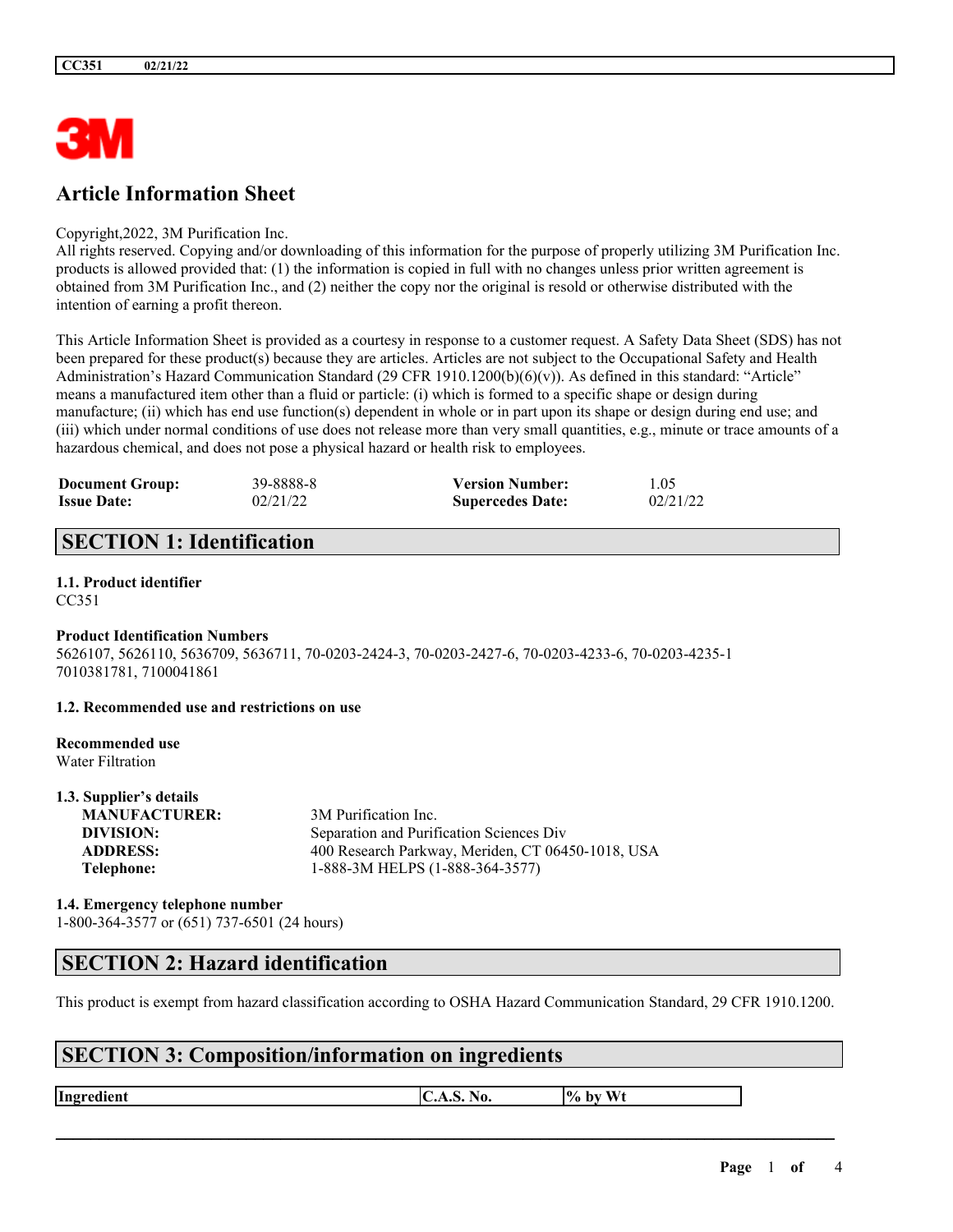| Talc Filled Polypropylene Sump           | Mixture       | $50 - 65$     |
|------------------------------------------|---------------|---------------|
| Carbon Block                             | Mixture       | $20 - 40$     |
| Glass Filled Polypropylene Cover         | Mixture       | - 20<br>$5 -$ |
| Polypropylene Parts - End Caps and Wraps | Mixture       | $\leq 5$      |
| Adhesive                                 | Mixture       |               |
| <b>EPDM O-Ring</b>                       | Mixture       |               |
| ABS O-Ring                               | Trade Secret* |               |

\*The specific chemical identity and/or exact percentage (concentration) of this composition has been withheld as a trade secret.

## **SECTION 4: First aid measures**

#### **4.1. Description of first aid measures**

**Inhalation:** No need for first aid is anticipated.

**Skin Contact:** No need for first aid is anticipated.

**Eye Contact:** No need for first aid is anticipated.

#### **If Swallowed:**

No need for first aid is anticipated.

## **SECTION 5: Fire-fighting measures**

In case of fire: Use a fire fighting agent suitable for ordinary combustible material such as water or foam.

### **SECTION 6: Accidental release measures**

### **6.1. Personal precautions, protective equipment and emergency procedures**

Not applicable.

#### **6.2. Environmental precautions**

Not applicable.

# **6.3. Methods and material for containment and cleaning up**

Not applicable.

# **SECTION 7: Handling and storage**

### **7.1. Precautions for safe handling**

This product is considered to be an article which does not release or otherwise result in exposure to a hazardous chemical under normal use conditions.

 $\mathcal{L}_\mathcal{L} = \mathcal{L}_\mathcal{L} = \mathcal{L}_\mathcal{L} = \mathcal{L}_\mathcal{L} = \mathcal{L}_\mathcal{L} = \mathcal{L}_\mathcal{L} = \mathcal{L}_\mathcal{L} = \mathcal{L}_\mathcal{L} = \mathcal{L}_\mathcal{L} = \mathcal{L}_\mathcal{L} = \mathcal{L}_\mathcal{L} = \mathcal{L}_\mathcal{L} = \mathcal{L}_\mathcal{L} = \mathcal{L}_\mathcal{L} = \mathcal{L}_\mathcal{L} = \mathcal{L}_\mathcal{L} = \mathcal{L}_\mathcal{L}$ 

### **7.2. Conditions for safe storage including any incompatibilities**

No special storage requirements.

## **SECTION 8: Exposure controls/personal protection**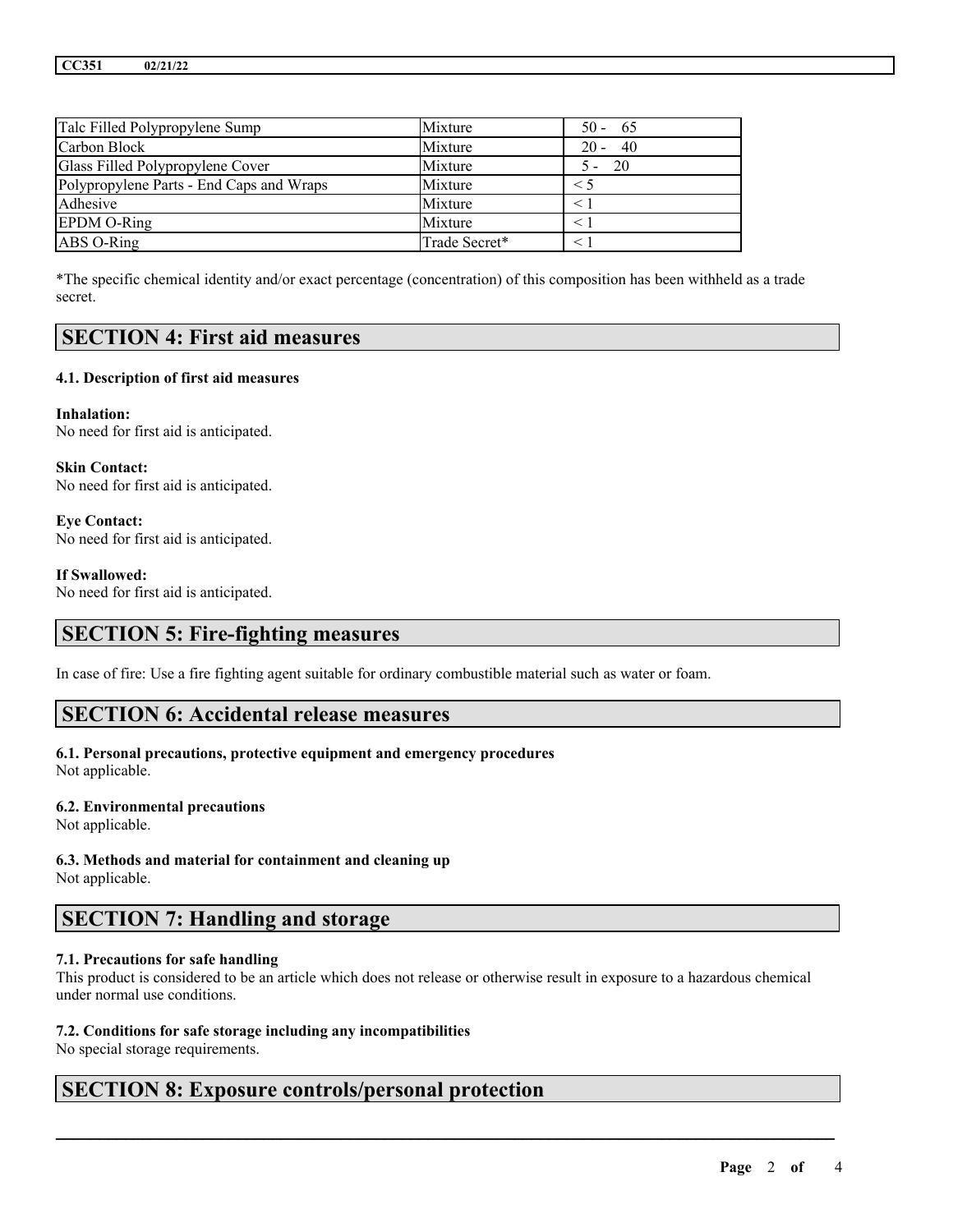This product is considered to be an article which does not release or otherwise result in exposure to a hazardous chemical under normal use conditions. No engineering controls or personal protective equipment (PPE) are necessary.

## **SECTION 9: Physical and chemical properties**

### **9.1. Information on basic physical and chemical properties**

| Appearance                             |                   |
|----------------------------------------|-------------------|
| <b>Physical state</b>                  | Solid             |
| Color                                  | White             |
| Odor                                   | Odorless          |
| <b>Odor threshold</b>                  | No Data Available |
| рH                                     | Not Applicable    |
| <b>Melting point</b>                   | No Data Available |
| <b>Boiling Point</b>                   | Not Applicable    |
| <b>Flash Point</b>                     | Not Applicable    |
| <b>Evaporation rate</b>                | Not Applicable    |
| <b>Flammability (solid, gas)</b>       | Not Available     |
| <b>Flammable Limits(LEL)</b>           | Not Applicable    |
| <b>Flammable Limits(UEL)</b>           | Not Applicable    |
| <b>Vapor Pressure</b>                  | Not Applicable    |
| <b>Vapor Density</b>                   | Not Applicable    |
| <b>Density</b>                         | No Data Available |
| <b>Specific Gravity</b>                | No Data Available |
| <b>Solubility In Water</b>             | Not Applicable    |
| Solubility- non-water                  | No Data Available |
| Partition coefficient: n-octanol/water | Not Applicable    |
| <b>Autoignition temperature</b>        | No Data Available |
| <b>Decomposition temperature</b>       | No Data Available |
| <b>Viscosity</b>                       | Not Applicable    |

# **SECTION 10: Stability and reactivity**

This material is considered to be non reactive under normal use conditions.

# **SECTION 11: Toxicological information**

**Inhalation:** No health effects are expected

**Skin Contact:** No health effects are expected

**Eye Contact:** No health effects are expected

**Ingestion:** No health effects are expected

#### **Additional Information:**

This product, when used under reasonable conditions and in accordance with the directions for use, should not present a health hazard. However, use or processing of the product in a manner not in accordance with the product's directions for use may affect the performance of the product and may present potential health and safety hazards.

 $\mathcal{L}_\mathcal{L} = \mathcal{L}_\mathcal{L} = \mathcal{L}_\mathcal{L} = \mathcal{L}_\mathcal{L} = \mathcal{L}_\mathcal{L} = \mathcal{L}_\mathcal{L} = \mathcal{L}_\mathcal{L} = \mathcal{L}_\mathcal{L} = \mathcal{L}_\mathcal{L} = \mathcal{L}_\mathcal{L} = \mathcal{L}_\mathcal{L} = \mathcal{L}_\mathcal{L} = \mathcal{L}_\mathcal{L} = \mathcal{L}_\mathcal{L} = \mathcal{L}_\mathcal{L} = \mathcal{L}_\mathcal{L} = \mathcal{L}_\mathcal{L}$